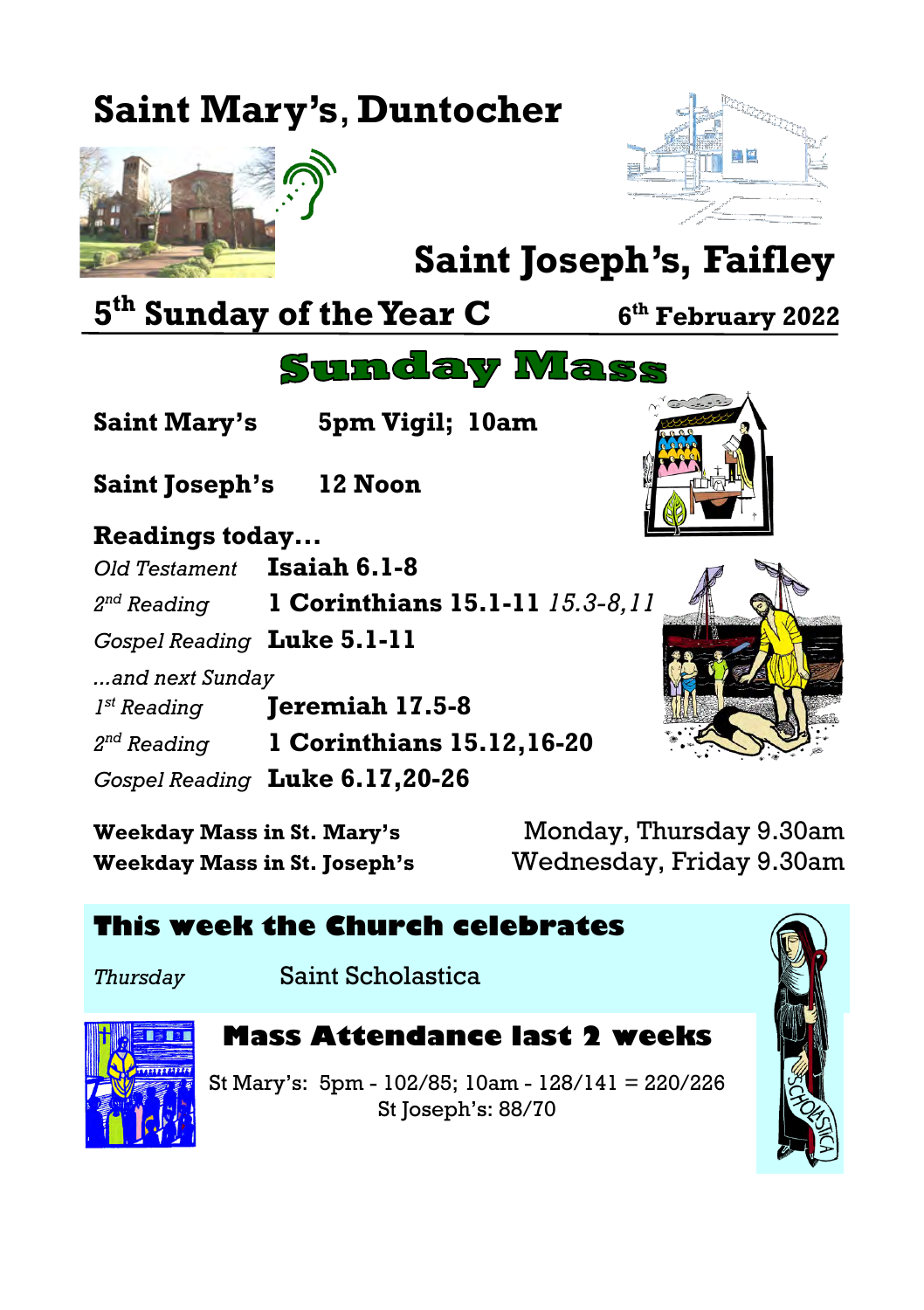# **Thank You** *for your ongoing support… Please think of payment through a bank.*



| £ The Bottom Line £                                                                |                 |                             |      |              |
|------------------------------------------------------------------------------------|-----------------|-----------------------------|------|--------------|
| Thank you for your generosity                                                      |                 |                             |      |              |
| <b>St Mary</b>                                                                     | <b>Gift Aid</b> | <b>Collection Asstd Par</b> |      | <b>Total</b> |
| <b>1st</b>                                                                         | £0              | £1436                       | £O   | £1436        |
| <b>January</b>                                                                     | <b>Banked</b>   | Only appears monthly        |      | £2838        |
| $2nd*$                                                                             | £0              | £446                        | £474 | £O           |
| <b>January</b>                                                                     | <b>Banked</b>   | Only appears monthly        |      | £565         |
| <b>St Joseph</b>                                                                   | £0              | £812                        | £150 | £5404        |
| <b>January</b>                                                                     | Banked♦         | Only appears monthly        |      | £170         |
| <b>Second Collections</b>                                                          |                 |                             |      |              |
| Today & Next Week: Parish*<br>Thanks for £500 donation for St Mary's Building Fund |                 |                             |      |              |

# **For our wellbeing these days...**

- $\triangledown$  Facemasks must be worn in Church and mainly in hall.
- No Holy Water, Sign of peace, Chalice, Confessionals
- $\mathbb Z$  Please stay safe, cautious and charitable……If you don't feel well for whatever reason or suspicion, or test +ve for COVID, please don't come to anything in your church or hall.
- $\mathbb Z$  Keep yourself safe and aim to keep others safe as well.
- $\mathbb Z$  Being double jagged, or even with a booster, doesn't mean we can't fall ill or make others ill.
- $\mathbb N$  You don't need to sign in for weekday Mass. Churches will be cleaned after Mass on Sundays and funerals.
- $\triangledown$  Please be sensible, charitable and responsible. Thanks!